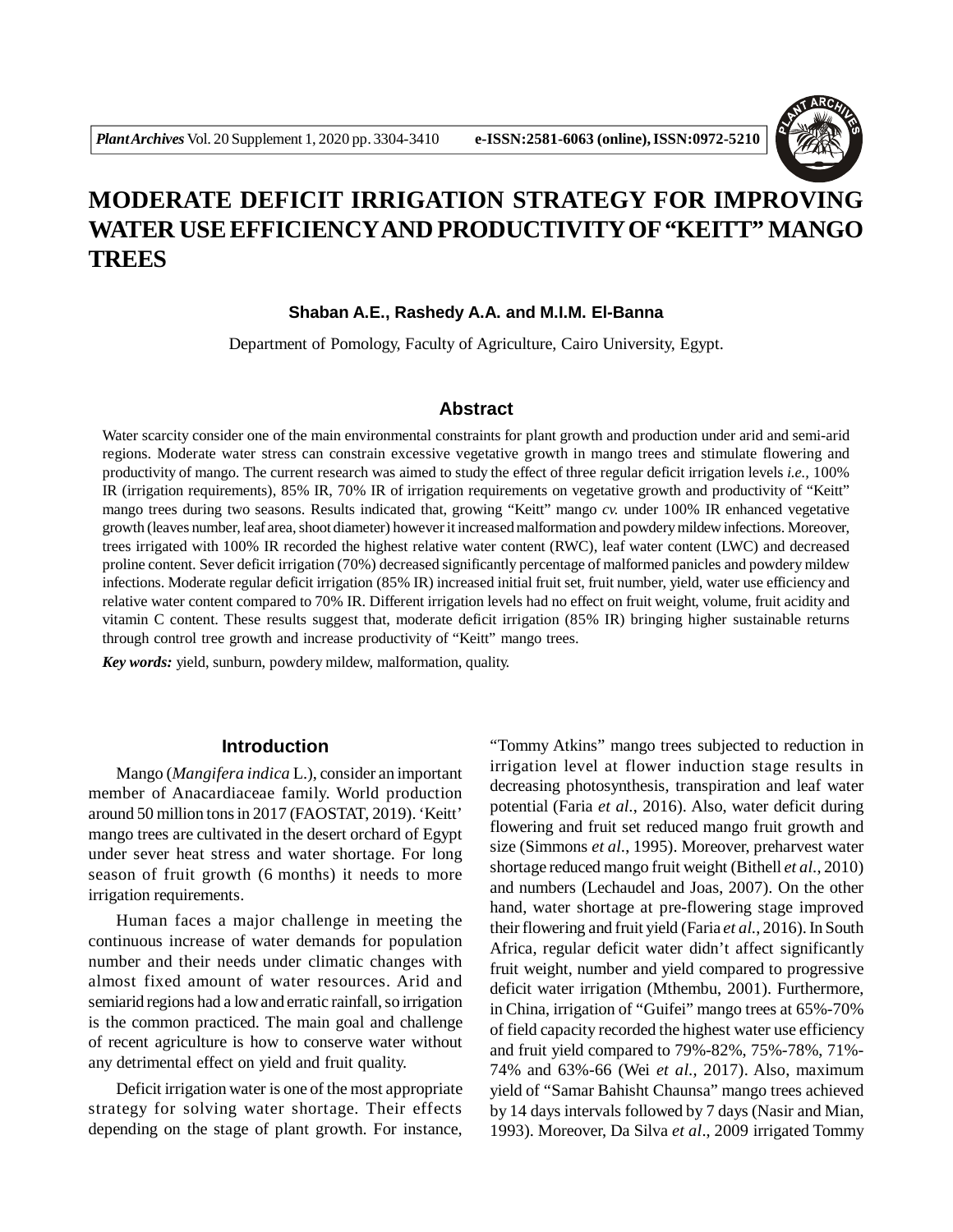Atkins mango *cv*. at 90% IR increased water use efficiency and yield than irrigation at 70% of IR. Water stress delay the development of vegetative buds and stimulate the growth of floral buds (Sarker and Rahim, 2013).

Excessive irradiance for long periods of can cause water deficits due to reduce net  $CO_2$  assimilation, the light-use efficiency, water-use efficiency, which restricts plant growthand yield (Goldschmidt, 1999). In an arid to semi-arid region where water deficit is considered to be the main environmental factor constraints tree growth and productivity (Boyer, 1982). Conversely, information regarding the effect of regular deficit irrigation on growth, production and fruit quality of "Keitt" mango trees under arid and semiarid region is rare. So, the aim of this study is evaluation of deficit irrigation water on growth, production and water use efficiency of "Keitt" mango trees

## **Material and Methods**

### **Experimental conditions**

This experiment was performed during two growing seasons (2016-2017 and 2017-2018) on eight years-old "Keitt" mango (*Mangifera indica* L.) trees, grown on Sukkary rootstock. Trees were placed at 2.5×4m in sandy soil located at El Behera Governorate, Egypt (30°41'42"N and 30°23'16" E, elevation 9 m). Trees were subjected to the common horticultural practices and received three irrigation requirement levels; 100%IR, 85% IR and 70% IR. Each treatment consisted of three replicates, each one contain 3 trees with.

Irrigation requirements (IR) were calculated according to (Allen *et al.,* 1998; Abdrabbo *et al.*, 2013).

IR =  $Kc*ETo*LF*IE*R* Area (Feddan) / 1000$ 

Where:

IR= Irrigation requirement (m3/fedan).

Kc= Crop coefficient (dimensionless).

ETo= Reference crop evapotranspiration (mm/day).

 $LF =$  Leaching fraction (assumed 20% of irrigation water).

 $IE = Irrigation efficiency of the irrigation system in$ the field, (assumed 85% of the total applied).

 $R =$  Reduction factor (60% cover in this study)

Area = the irrigated area (one fedan =  $4200$  m2).

 $1000 =$  To convert from liter to cubic meter.

Water use efficiency was calculated according to FAO (1982).

 $WUE = Yield(kg) / IR(m^3)$ 

#### **Experimental design and irrigation treatments**

Irrigation treatments were started at the beginning of November 2016 to November 2018. Tree received  $12.5m<sup>3</sup>$ ,  $10.62m<sup>3</sup>$  and  $8.75m<sup>3</sup>/tree/year$  with 57 mm annual rainfall for 100%, 85% and 70% IR, respectively. Drip irrigation was located in a double line parallel to the tree row with the disposal of 4, 6 liters.

Twenty random branches were selected from each tree for determine the studied measurements (total 60 brunches for each treatment). Flowering measurements which include date of full bloom were determined (Julian date). Also fruiting measurements include initial and final fruit set were determined (when all flowers abscised but remained attached with the panicle) as number of fruits per panicle two weeks after petal fall and at harvest, respectively. Powdery mildew, malformation infection % and panicle branch numbers were determined. At harvest time fruit retention percent was determined using the following equation: Final fruit set/ Initial fruit set X 100. At maturity stage, number of fruits per tree was counted and yield (kg/tree). During October, leaf area (cm<sup>2</sup>) and leaf number were determined Shoot length (cm) and diameter (mm) were determined. After harvest fruit weight (gm), volume (cm<sup>3</sup>), length (cm), diameter (cm), peel weight (gm), pulp weight (gm) and seed weight (gm) were determined. Total sugars were determined according to Miller, 1958. Fruit TSS (%), titratable acidity (%) and vitamin "C" content (mg/100g Juice) were determined in mango fruit juice according to (A.O.A.C. 1990).

Physiological parameters include chlorophyll concentrations were color-metrically determined using Minolta SPAD-502. Leaf proline content (µmoles/g) was determined using the ninhydrin reaction according to the method of Bates *et al.,* (1973). Relative water content (RWC) and the leaf water content (LWC): Leaves were taken from mature leaves (the fourth distal adult leaf). The leaves were weighed, soaked in water for 45 minutes and dried at 70°C for 24 hours then RWC had been calculated according to Nomier, (1994).

 $RWC = [(FW - DW) / (TW - DW)] \times 100$ 

Leaf water content (LWC%) had been calculated according to (Barrs, 1968) as the follow

 $LWC = [(FW - DW) / (DW)] \times 100$ 

Where, FW= fresh weight; DW=dry weight; TW= turgid weight after immersion in distilled water for 24hour.

Water use efficiency was determined as follows:

Water use efficiency (kg/m<sup>3</sup>) was calculated according to FAO, (1982) as follows: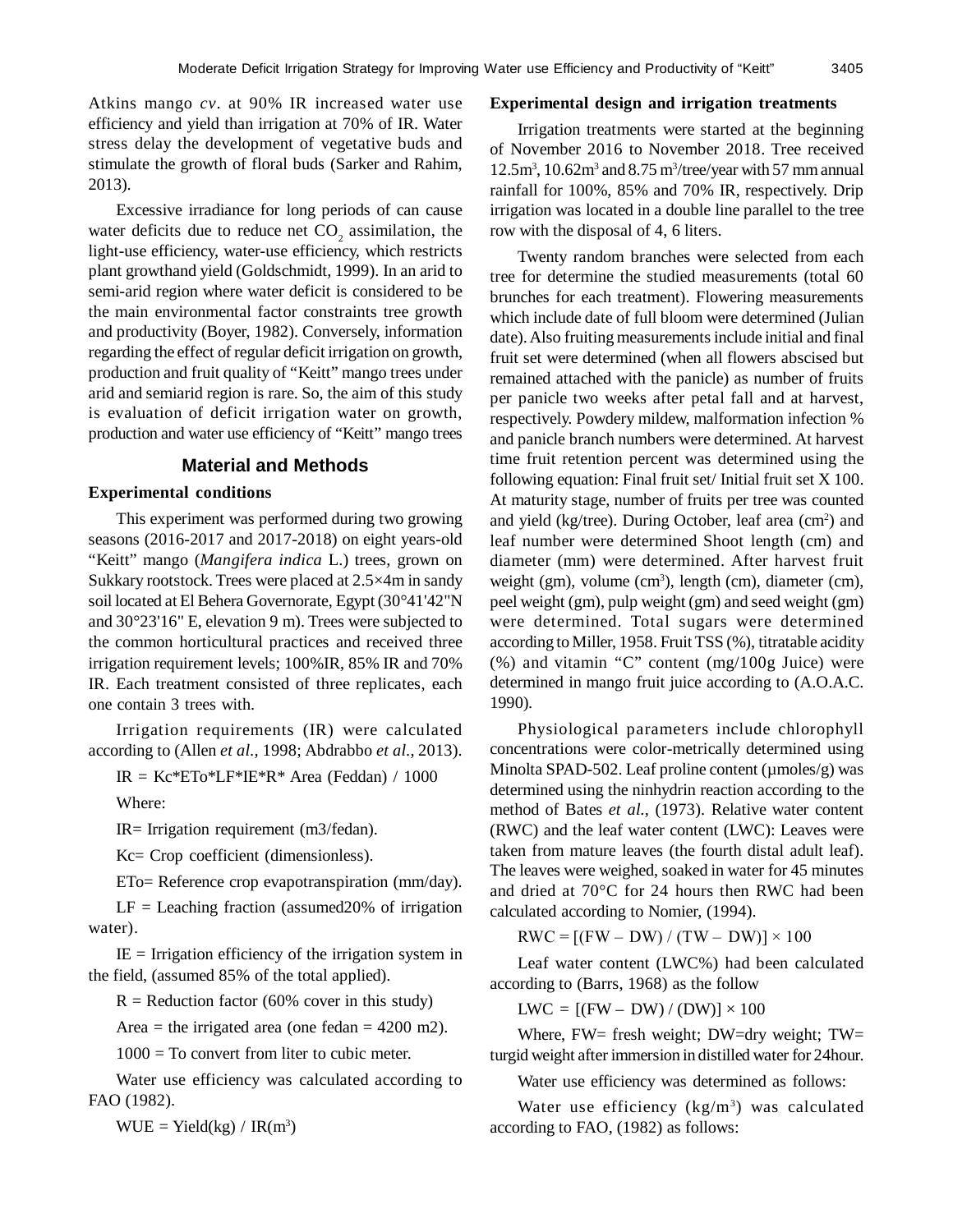$WUE = Y(kg) / WR(m<sup>3</sup>)$ 

Where, Y- Yield and WR- Water requirements

### **Statistical analysis**

A randomized complete block design with one factor was used for analysis all data with three replications for each parameter. The treatment means were compared by least significant difference (L.S.D.) test as given by Snedecor and Cochran, (1994) by used Assistat program

# **Results and Discussion**

### **Vegetative growth**

Data in table 2, show the effect of different regular deficit irrigation water on vegetative growth of "Keitt" mango trees. It was observed that, severe (70% IR) deficit irrigation decreased leaf area and shoot diameter. While, moderate deficit irrigation level (85% IR) increased leaves number per shoot and leaf area. It can be concluded that under deficit irrigation conditions mango trees tended to decreased leaf area than decreasing leaves number and tended to decrease shoot diameter than shoot length which may be a mechanism to alleviate drought stress.

These results go in line with Hsiao and Xu, (2000) who reported that, the reduction in mango leaf elongation exposed to water stress was more obvious, likely because of dehydration which resulted in reduced turgor, membrane extensibility of the leaf cells. Reducing leaf growth may be a survival mechanism for the plants to avoid tissue hydration by reducing transpiration rate (Zaharah and Razi, 2009). Decreases in the leaf area may be due to decreasing leaf elongation were consistent in agreement with the results of several studies on different plants (Peterson *et al*., 1991a, 1991b; Razi and Davies, 1998).

### **Physiological parameters**

Table 3, show the effect of regular deficit irrigation water on some physiological parameters. It can be noticed that, sever deficit irrigation (70% IR) decreased leaf water content and relative water content significantly compared to the well watered treatment (100%IR) but it increased chlorophyll content. Also, sever deficit irrigation water significantly increased leaf proline content compared to the control (100% IR). While, well irrigated or moderate deficit irrigated trees showed a pronounced increase in leaf water content, relative water content and water use efficiency.

These results go in line with Da Silva *et al*., (2009) irrigated Tommy Atkins mango *cv*. at 90% IR increased water use efficiency and yield than irrigation at 70% of IR.

# **Flowering parameters**

For the effect of regular deficit irrigation water on flowering behavior of "Keitt" mango trees (Table 4) it can be noticed that, decreasing irrigation levels significantly decreased malformed panicles%, powdery mildew% compared to control (100% IR). While deficit irrigation levels didn't affect panicle length, full bloom date and flowering duration. It can be concluded that severe regular deficit irrigation (70%IR) produce high quality of panicle (free from diseases) but with low panicle branches number.

In the tropics, water stress for five week resulted in early and high flowering intensity of mango (Lu and Chacko, 1999). Also, soil moisture stress is responsible for flower induction in many fruit species such as mangosteen (Apiratikorn *et al*., 2012), lime (Southwick

**Table 1:** Distribution of the irrigation water through the two seasons of study (2017 and 2018).

| <b>Month</b>                | Eto  | <b>Irrigation requirements</b><br>$(m^3/\text{tree}/\text{month})$ |       |       | <b>Irrigation requirements</b><br>$(m^3/\text{feddan}/\text{month})$ |         |         |
|-----------------------------|------|--------------------------------------------------------------------|-------|-------|----------------------------------------------------------------------|---------|---------|
|                             |      | 100%IR                                                             | 85%IR | 70%IR | 100%IR                                                               | 85%IR   | 70%IR   |
| January                     | 2.18 | 0.43                                                               | 0.36  | 0.30  | 171.50                                                               | 145.00  | 120.00  |
| February                    | 3.11 | 0.60                                                               | 0.51  | 0.42  | 240.00                                                               | 204.00  | 168.00  |
| March                       | 4.23 | 0.86                                                               | 0.73  | 0.60  | 345.00                                                               | 293.00  | 241.00  |
| April                       | 5.75 | 1.20                                                               | 1.02  | 0.84  | 480.00                                                               | 408.00  | 336.00  |
| May                         | 6.83 | 1.65                                                               | 1.40  | 1.16  | 660.00                                                               | 561.00  | 462.00  |
| June                        | 7.47 | 1.95                                                               | 1.66  | 1.37  | 780.00                                                               | 663.00  | 546.00  |
| July                        | 6.69 | 1.65                                                               | 1.40  | 1.16  | 660.00                                                               | 561.00  | 462.00  |
| August                      | 6.42 | 1.65                                                               | 1.40  | 1.16  | 660.00                                                               | 561.00  | 462.00  |
| September                   | 5.42 | 1.25                                                               | 1.06  | 0.88  | 501.00                                                               | 425.00  | 350.00  |
| October                     | 4.01 | 0.89                                                               | 0.76  | 0.63  | 357.00                                                               | 303.00  | 250.00  |
| November                    | 2.42 | 0.51                                                               | 0.43  | 0.36  | 204.00                                                               | 173.00  | 143.00  |
| December                    | 1.93 | 0.39                                                               | 0.33  | 0.27  | 155.00                                                               | 132.00  | 108.50  |
| Total $(M^3 / \text{year})$ |      | 13.03                                                              | 11.07 | 9.12  | 5213.50                                                              | 4429.00 | 3648.50 |

and Davenport, 1986) and litchi (Stern *et al*., 1998) under tropical conditions. Moreover, vegetative flushing during mango flowering inhibited their flowering (Kulkarni, 1991) and most perennial fruit trees do not flowering in vegetative growth period (Wilkie *et al*., 2008). Water stress delay the development of vegetative buds and stimulate the growth of floral buds (Sarker and Rahim, 2013). Also, Water stress advanced flowering by nearly 2 weeks in nearly 40% of buds (Nunez and Davenport, 1994).

Moderate water stress (85% IR) prevents more shoot initiation and trees with more carbohydrates which necessary for flowering. Also, water-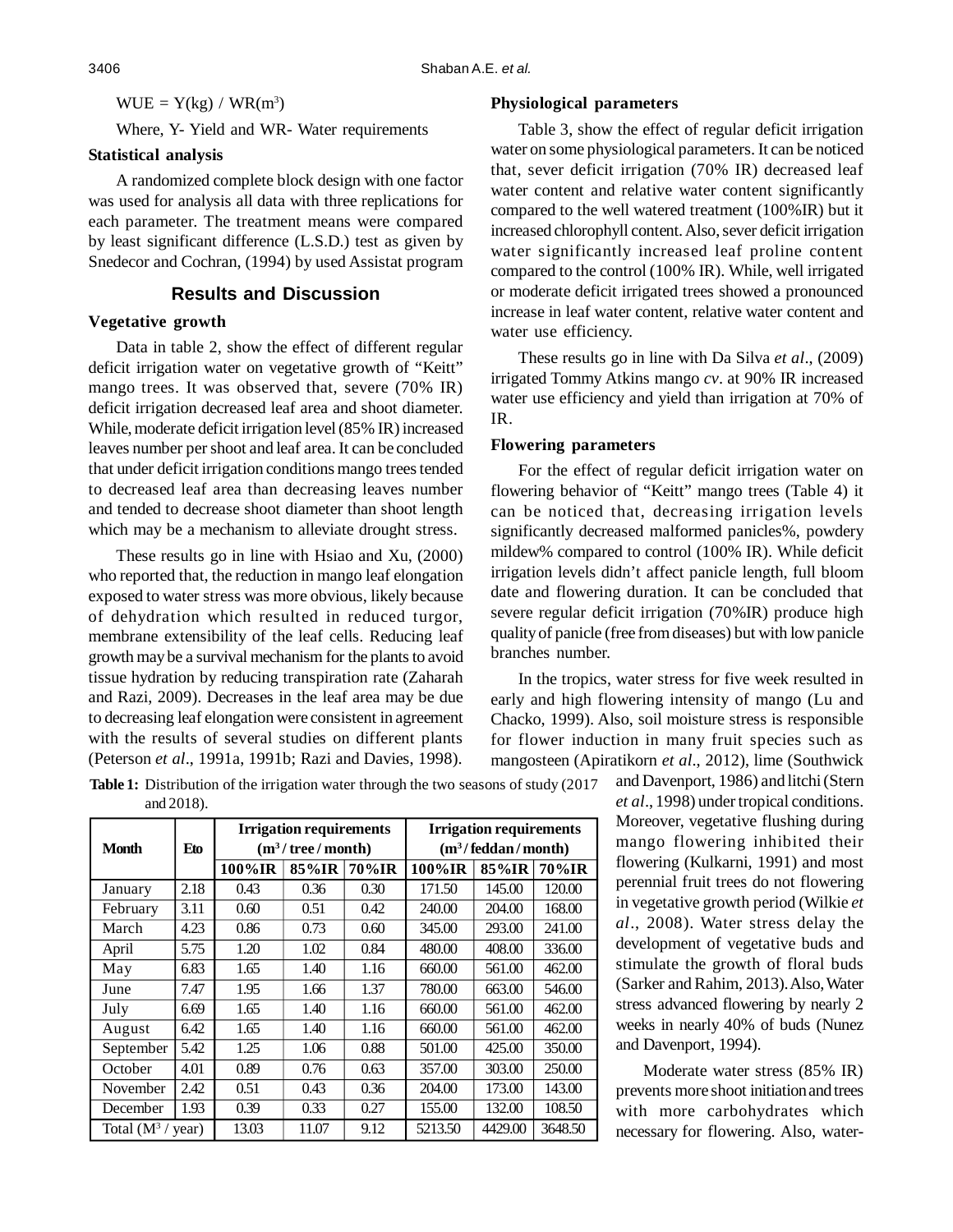|                           | <b>Irrigation requirement</b> |       |       |                   |                  |                   |  |  |
|---------------------------|-------------------------------|-------|-------|-------------------|------------------|-------------------|--|--|
| <b>Parameter</b>          | $100\%$ IR                    |       | 85%IR |                   | 70%IR            |                   |  |  |
|                           | 2017                          | 2018  | 2017  | 2018              | 2017             | 2018              |  |  |
| Leaves number             | 10.7a                         | 12.3a | 11.7a | 12.0a             | 11.7a            | 11.7a             |  |  |
| Leaf area $\text{cm}^2$ ) | 71.7a                         | 76.7a | 71.7a | 77.3a             | 67.0a            | 62.0 <sub>b</sub> |  |  |
| Shoot diameter (cm)       | 8.7 a                         | 8.3 a | 7.7a  | $7.3$ ab          | 6.3 <sub>b</sub> | 6.0 <sub>b</sub>  |  |  |
| Shoot length (cm)         | 29.3a                         | 30.0a | 27.0a | 28.3 <sub>b</sub> | 29.3a            | 27.0c             |  |  |
| <b>Flushes Number</b>     | 2.3a                          | 1.3a  | 2.0a  | 1.7a              | 2.3a             | 1.3a              |  |  |

Table 2: Effect of regular deficit irrigation on vegetative growth of "Keitt" mango delayed maturity and increased trees during two seasons (2016/2017-2017/2018).

Values followed by the same letter (s) in each column are not statistically different at 5 % level. **Table 3:** Effect of regular deficit irrigation on some physiological parameters of "Keitt" mango trees during two seasons (2016/2017-2017/2018).

|                        | <b>Irrigation requirement (IR)</b> |                          |                   |                    |                    |                    |  |
|------------------------|------------------------------------|--------------------------|-------------------|--------------------|--------------------|--------------------|--|
| <b>Parameter</b>       | 100%IR                             |                          | 85%IR             |                    | 70%IR              |                    |  |
|                        | 2017                               | 2018                     | 2017              | 2018               | 2017               | 2018               |  |
| Water use              |                                    |                          |                   |                    |                    |                    |  |
| efficiency $(kg/m^3)$  | 1.27a                              | 0.76 <sub>b</sub>        | 1.1a              | 1.09a              | 0.054a             | $0.92$ ab          |  |
| Leaf proline           |                                    |                          | 0.0305ab          | 0.0309a            |                    |                    |  |
| $(\mu \text{moles/g})$ |                                    | $0.0215 b \mid 0.0217 b$ |                   |                    |                    | 0.0330 a 10.0338 a |  |
| Leaf water             | 68.0a                              | 73.00a                   | 66.00a            | 69.00 <sub>b</sub> | 63.00 <sub>b</sub> | 68.00 <sub>b</sub> |  |
| content $(\%)$         |                                    |                          |                   |                    |                    |                    |  |
| Relative water         | 80.00 a                            | 82.00a                   | 78.00 a           | 80.0ab             | 75.0 b             | 78.0 b             |  |
| content $(\%)$         |                                    |                          |                   |                    |                    |                    |  |
| Leaf chlorophyll       | 52.0 a                             | 49.7 ab                  | 46.7 <sub>b</sub> | 47.3 <sub>b</sub>  | 52.3 a             | 51.3 a             |  |

Values followed by the same letter (s) in each column are not statistically different at 5 % level. **Table 4:** Effect of regular deficit irrigation on flowering of "Keitt" mango trees during two seasons (2016/2017-2017/2018).

|                            | Irrigation requirement (IR) |         |        |        |                   |                   |  |
|----------------------------|-----------------------------|---------|--------|--------|-------------------|-------------------|--|
| <b>Parameter</b>           | 100%IR                      |         | 85%IR  |        | 70%IR             |                   |  |
|                            | 2017                        | 2018    | 2017   | 2018   | 2017              | 2018              |  |
| Panicle Length             | 37.7a                       | 38.0 a  | 37.3a  | 38.7 a | 37.3a             | 36.0a             |  |
| Full bloom                 | 95.7 a                      | 94.7 a  | 98.3 a | 95.0a  | 97.0a             | 96.0a             |  |
| Beginning of               | 88.7 a                      |         | 88.7 a | 83.3a  | 88.7 a            | 83.0a             |  |
| flowering                  |                             | 81.3 a  |        |        |                   |                   |  |
| <b>Flowering Duration</b>  | 7.0a                        | 13.3a   | 9.7a   | 11.7a  | 10.3a             | 13.0a             |  |
| Malformed panicle %        | 11.7a                       | 8.3a    | 6.7ab  | 5.0ab  | 1.7 <sub>b</sub>  | 1.7 <sub>b</sub>  |  |
| Powdery mildew %           | 6.11a                       | 8.3a    | 6.7ab  | 5.0ab  | 1.6 <sub>b</sub>  | 1.6c              |  |
| Panicle branches<br>Number | 37.7a                       | 34.3 ab | 34.3 b | 36.3 a | 34.0 <sub>b</sub> | 31.7 <sub>b</sub> |  |

Values followed by the same letter (s) in each column are not statistically different at 5 % level.

stressed trees flowering more than well-watered trees, which produce more vegetative flush (Davenport, 1993; Schaffer *et al*., 1994).

### **Fruiting parameters**

Table 5, indicted the effect of regular deficit irrigation on fruiting of "Keitt" mango trees. It can be observed that, sever deficit irrigation (70% IR) decreased significantly fruit number per tree and fruit yield (kg/tree). Also, sever (70%IR) and moderate (85%) deficit irrigation sunburn damage.

Sunburn damage may be decreased under well watered and moderated deficit irrigation due to more leaf area and number which avoid fruit from direct sunlight. Also, It may be resulting from more relative humidity due to more transpiration and soil evaporation under well watered and moderate deficit water.

These results were agreed with Spreer *et al.*, (2007) who reported that, water deficit in the early stage of fruit growth increased fruit drop in *cv.* 'Chok Anan' mango. Also, Whiley *et al*., (1989) found that Kensington Pride grew more at moderate high temperatures, at the expense of accumulating reserves. Depletion of stored starch in sensation mango *cv.* were drastically depleted during vegetative growth, flowering and fruit growth (Davie *et al*., 2000).

While, under sever deficit irrigation plant roots produce ABA as a hormonal signal to the shoot for reducing stomatal aperture (Hartung *et al.*, 2002). Also, at early stages of mango development ABA is involved in fruit drop which resulted in decrease fruits number per tree. Increasing ABA have been found in mature mangoes (Kondo *et al*., 2004). Water deficit at the early stage of fruit development increased fruit drop in mango (Spreer *et al*., 2007). Moreover, severe deficit irrigation at flowering stage had a detrimental effect on pollination then fruit set (Lu and Chacko, 1997; González and Blaikie, 2003), which might negatively affect productivity. Sever deficit

irrigation (70%) produced low number of branches per panicle then low fruit number.

For moderate deficit irrigation pre-flowering might enhance flower development (Davenport and Nuñez-Elisea, 1997; Lu and Chacko, 2000; Bally *et al*., 2000). Since, in tropics dry period is needed for restrain growth and stimulate flowering (Chacko, 1986; Lu and Chacko, 2000). However, in Tommy Atkins cultivar soil water deficit alone does not stimulate flowering (Da Silva *et al*., 2009).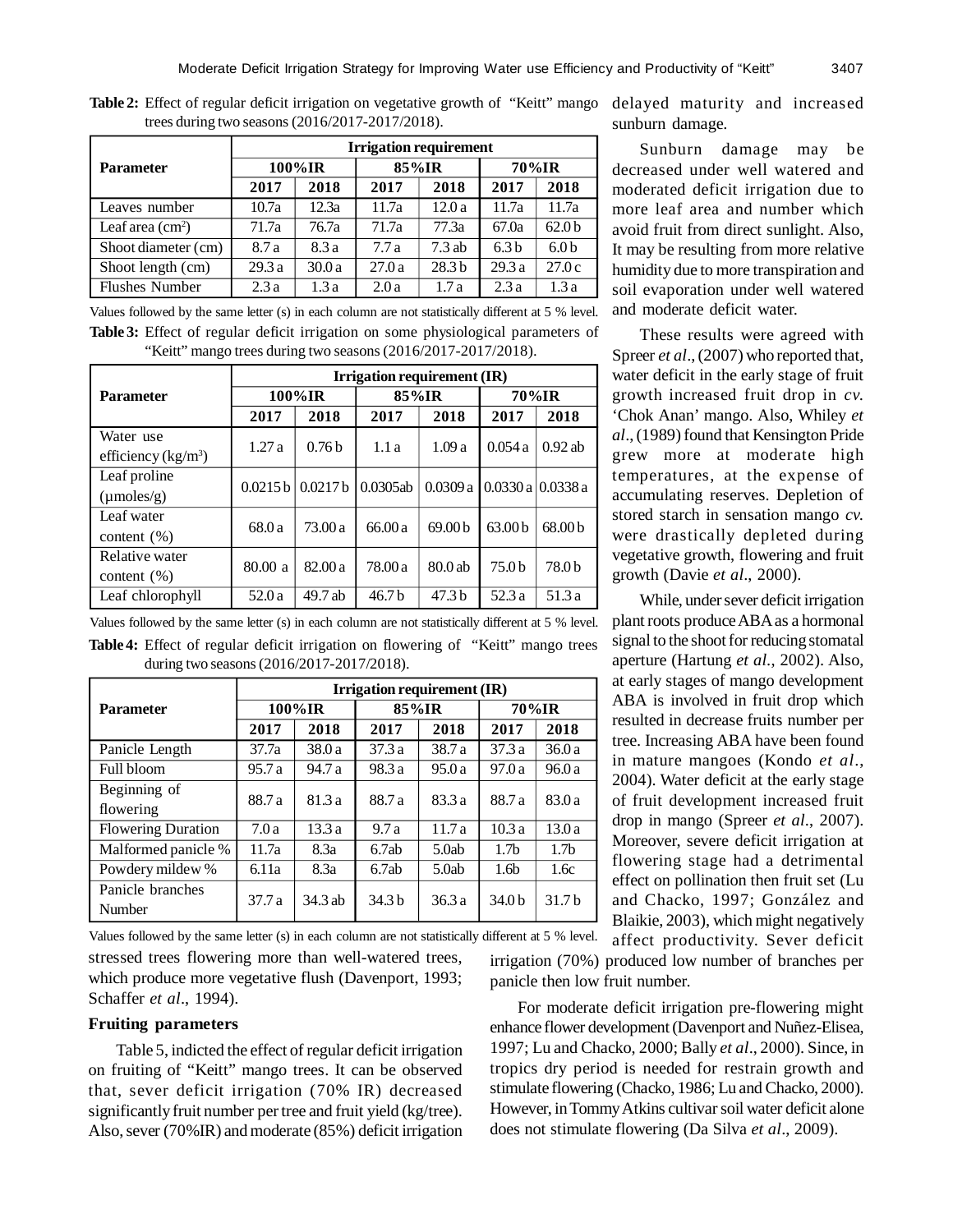|                                                          |  | <b>Table 5:</b> Effect of regular deficit irrigation on fruiting and productivity of "Keitt" |  |
|----------------------------------------------------------|--|----------------------------------------------------------------------------------------------|--|
| mango trees during two seasons $(2016/2017-2017/2018)$ . |  |                                                                                              |  |

|                       | Irrigation requirement (IR) |                    |        |         |                   |                   |  |  |
|-----------------------|-----------------------------|--------------------|--------|---------|-------------------|-------------------|--|--|
| <b>Parameter</b>      | 100%IR                      |                    | 85%IR  |         | 70%IR             |                   |  |  |
|                       | 2017                        | 2018               | 2017   | 2018    | 2017              | 2018              |  |  |
| Initial fruit set     | 3.3a                        | 4.3a               | 4.3a   | 4.7a    | 3.3a              | 3.7a              |  |  |
| Final fruit set       | 1.0a                        | 2.0a               | 2.0a   | 1.7a    | 0.7a              | 1.7a              |  |  |
| Fruit retention %     | 30.3a                       | 46.7 a             | 48.3a  | 35.0a   | 22.0a             | 50.0 a            |  |  |
| Sunburn fruit %       | 36.3a                       | 43.3a              | 38.3a  | 46.7a   | 37.3a             | 56.7 a            |  |  |
| Maturity date         | 308.0a                      | 276.0 <sub>b</sub> | 312.3a | 278.0ab | 310.0a            | 279.3a            |  |  |
| Number of fruits/tree | 20.0a                       | 16.0ab             | 21.7a  | 20.0a   | 15.0 <sub>b</sub> | 13.7 <sub>b</sub> |  |  |
| Yield (Kg/tree)       | 14.0a                       | 10.0ab             | 14.0a  | 12.0a   | 10.0 <sub>b</sub> | 8.3 <sub>b</sub>  |  |  |

Values followed by the same letter (s) in each column are not statistically different at 5 % level. **Table 6:** Effect of regular deficit irrigation on fruit quality of "Keitt" mango trees during two seasons (2016/2017-2017/2018).

|                               | Irrigation requirement (IR) |           |          |          |               |                    |  |  |
|-------------------------------|-----------------------------|-----------|----------|----------|---------------|--------------------|--|--|
| <b>Parameter</b>              | 100%IR                      |           | 85%IR    |          | 70%IR         |                    |  |  |
|                               | 2017                        | 2018      | 2017     | 2018     | 2017          | 2018               |  |  |
| Fruit weight $(g)$            | 706.3a                      | 623.3 ab  | 651.6 a  | 636.6 a  | 679.0a        | 603.3 <sub>b</sub> |  |  |
| Fruit diameter (cm)           | 9.30a                       | $9.27$ ab | 9.70a    | 9.40a    | 9.77a         | 9.03 <sub>b</sub>  |  |  |
| Fruit length                  | 13.00a                      | 12.23a    | 13.17a   | 12.30a   | 12.83a        | 12.13a             |  |  |
| Fruit volume $(cm3)$          | 626.67 a                    | 535.00 ab | 556.67b  | 556.67 a | $1583.33$ abl | 516.7b             |  |  |
| Pulp weight $(g)$             | 550.00 a                    | 503.33 a  | 520.00 a | 523.00 a | 533.3 a       | 496.7 a            |  |  |
| Peel weight $(g)$             | 75.00 a                     | 68.33 a   | 66.67 a  | 63.33 ab | 69.3 a        | 55.0 b             |  |  |
| seed weight $(g)$             | 81.33 a                     | 51.67 a   | 65.00a   | 50.00a   | 76.33 a       | 51.67 a            |  |  |
| Titratable acidity            | 0.80a                       | 0.87a     | 0.80a    | 0.83a    | 0.77a         | 0.83a              |  |  |
| Total sugars%                 | 6.00a                       | 6.67a     | 6.67a    | 7.00a    | 6.67a         | 6.67a              |  |  |
| <b>TSS</b>                    | 12.00 <sub>b</sub>          | 12.33 a   | 13.33 a  | 12.67 a  | 13.33 a       | 13.00a             |  |  |
| Vitamin C content<br>mg/100gm | 36.33a                      | 36.33a    | 36.33a   | 36.33a   | 36.00a        | 36.00a             |  |  |

Values followed by the same letter (s) in each column are not statistically different at 5 % level.

#### **Fruit quality**

ty (Castel and Buj, 1990; Peng and Rabe, 1998; Gonza´lez-Altozano and Castel, 1999; Hutton et al., 2007).

Water stress during either initial or final stage of fruit growth delayed size increases in lemons (*C. limon*), without affect the yield (Torrecillas *et al*., 1993). Also, Clementine mandarin yields may be decreased by water stress application at an early stage of fruit development through increasing fruit drop, while water stress applied at a later stage decreased fruit weight and yield (Gonza´lez-Altozano and Castel, 1999).

Generally, increasing yield due to irrigation occurs due to higher crop load rather than larger fruit size (Pavel and de Villiers, 2004; Spreer *et al*., 2006). Deficit irrigation at maturity stage, decreased fruit weight and size but it increased titratable acidity and total soluble solids ( Treeby *et al*., 2007). Well watered mango trees (100%IR) contain more LWC and RWC and make the plant more susceptible for the panicle infection. Also, increasing IRL

permit more relative humidity from plant transpiration and soil evaporation which is necessary to the infection of powdery mildew a (Joubert *et al.,* 1993; NasIRL *et al.,* 2014; Schoeman *et al.,* 1995) and malformation (Chakrabarti and Kumar, 1998) .

It can be concluded that, sever deficit irrigation (70%) decreased panicle infection with malformation and powdery mildew. Also, it decrease vegetative growth and yield with small effect on fruit quality. On the other hand, well watered trees (100%) increased vegetative growth, yield but it increased powdery mildew and malformation. So, moderate irrigation levels (85%) produce a sufficient vegetative growth which increased yield, maintains fruit quality and increased water use efficiency.

# **Acknowledgment**

The authors thank Cairo university funding & A.I. EL Sewesy's private farm (trees, Fruit) for the use of orchard and facilities' to carry out the study.

### **References**

A.O.A.C., (1990). Official Methods of Analysis. Association of Official

Analytical Chemists, The Association: Arlington, VA, Vol. II, 15<sup>th</sup> ed. Sec.985.29.

- Abdel-Razik, A.M. (2012). Effect of Different Irrigation Regimes on Quality and Storability of Mango Fruits (*Mangifera indica* L.). *Journal of Horticultural Science & Ornamental Plants.,* **4(3):** 247-252.
- Abdrabbo M.A.A., Samiha Ouda and Tahany Noreldin (2013). Modelin the Irrigation Schedule on Wheat under Climate Change Conditions. *Nature and Science.*,1118. http:// www.sciencepub.net/nature/ns1105/003\_17186ns110 5\_10\_18.pdf.
- Abo-Taleb, A.S., F.V. Noaman and S. Sari El-Deen (1998). Growth of pomegranate transplants as affected by different regimes. *Ann. Agric. Sci*., **36:** 1073-1091.
- Abul-Soud, M.A., M.S.A. Emam, M.A.A Abdrabbo (2014). Intercropping of some Brassica crops with mango trees under different net house color. *Res. J. Agric. Biol. Sc*., **10:** 70-79.
- Adsule, R.N. and N.B. Patil (2005). Pomegranate. In: Salunkhe, D.K., Kadam, S.S. (Eds.), Hand Book of Fruit Sciences and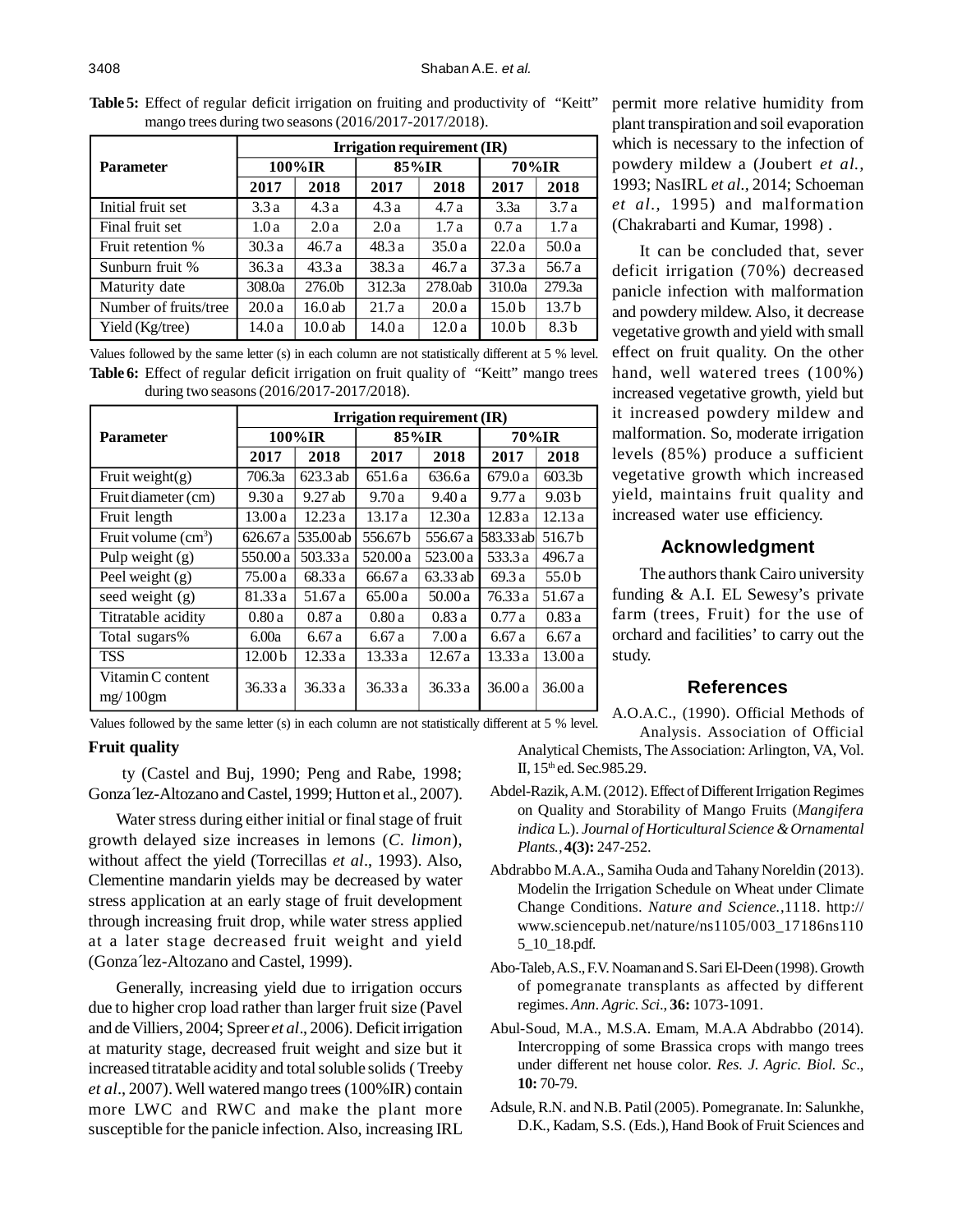Technology: Production, Composition, Storage and Processing. Marcel Dekker, New York, (455-464) printed at Brijbasi Art Press Ltd, UP, India.

Agricultural And Biological Engineers.

- Allen, R.G., L.S. Pereira, D. Raes and M. Smith (1998). Crop Evapotranspiration Guideline for Computing CropWater.
- Analysis in the Software Assistat-Statistical Attendance. In: World Congress.
- Apiratikorn, S., S. Sdoodee, L. Lerslerwong and S. Rongsawat (2012). The impact of climatic variability on phenological change, yield and fruit quality of mangosteen in Phatthalung province, Southern Thailand. *Kasetsart J. (Nat. Sci.).,* **46:** 1-9.
- Barrs, H.D (1968). Determination of water deficits in plant tissues. In: Water deficits and plant growth. I. Development, control and measurement. T. T. Kozlowski (ed.), 235-368. Academic Press, New York.
- Bates, L.S., R.P. Waldrenand I.D. Teare (1973). Rapid determination of free proline for water-stress studies. *Plant Soil.,* **39, 1:** 205-207.
- Bithell, S.L., Y. Diczbalis and C. Moore (2010). Review of Mango Irrigation Research in the Northern Territory. Northern Territory Government, Australia. Technical Bulletin No. 334.
- Boyer, J.S. (1982). Plant productivity and environment. *Science.,* **218:** 443-448. Cerny TA.
- Castel, J.R. and A. Buj (1990). Response of Salustiana oranges to high frequency deficit irrigation. *Irrig. Sci*., **11:** 121-127.
- Chakrabarti, D.K. and R. Kumar (1998). Mango malformation: role of Fusarium Moniliforme and Mangiferin. *Agric. Rev. Karnal.*, **19:** 126-36.
- Da Silva, V.P.R. , J.H.B.C. Campos and P.V. de Azevedo (2009). Water-use efficiency and evapotranspiration of mango orchard grown in northeastern region of Brazil. *Scientia Horticulturae.*, **120:** 467-472.
- Davenport, T.L. and R. Nunez-Elisea (1997). Reproductive physiology. In: Litz, R.E. (Ed.), The Mango: Botany, Production and Uses. CAB International, Oxon, 69-146.
- Davenport, T.L. and R.A. Stern (2005). Flowering. In: Menzel, C.M., Waite, G.K. (Eds.), Litchi and Longan: Botany, Production and Uses. CABI Publishing, Wallingford, U.K. 87-113.
- Davie, S.J., P.J.C. Stassen and H.G. Grove (2000). Starch reserves in the mango tree. *Acta Hort*., **509:** 335-346.
- FAO Irrigation and Drainage. Paper56. FAO,Rome, Italy, 300.
- FAO (1982). Crop water requirements irrigation and drainage. Paper No.24, Rome Italy.
- FAOSTAT (2019). http://www.fao.org/faostat/en/#home. Accessed January 2019.
- Faria, l.N., A.A. Soares, S.L.R. Donato, M.R. Dos Santos and l. G. Castro (2016). The effects of irrigation management on floral induction of 'tommy atkins' mango in bahia semiarid. Eng. Agríc., *Jaboticabal.*, **36(3):** 387-398.
- Goldschmidt, E.E. (1999). Carbohydrate supply as a critical factor for citrus fruit development and productivity. *Hort. Science.,* **34:** 1020-1024.
- González, A. and S.J. Blaikie (2003). Seasonal variation of carbon assimilation in mango, Cultivar Kensington Pride in the Northern Territory of Australia. Effect of flowering treatments. *Aust. J. Agric. Res*., **54:** 309-332.
- Gonzalez-Altozano, P. and J.R. Castel (1999). Regulated deficit irrigation in 'Clementina de Nules' citrus trees I. Yield and fruit quality effects. *J. Hort. Sci. Biotechnol*., **74:** 706-713.
- Hartung, W., A. Sauter and E. Hose (2002). Abscisic acid in the xylem: where does it come from, where does it go? *J. Exp. Bot*., **366:** 27-32.
- Hsiao, T.C. and L.K. Xu (2000). Sensitivity of growth of roots versus leaves to water stress: biophysical analysis and relation to water transport. *J. Exp. Bot*., **51:** 1595-1616.
- Hutton, R.J., J.J. Landsbergand B.G. Sutton (2007). Timing irrigation to suit citrus phenology: a means of reducing water use without compromising fruit yield and quality? *Aust. J. Exp. Agric*., **47:** 71-80.
- Joubert, M.H., B.Q. Manicomand and M.J. Wingfield (1993). Powdery mildew of mango in South Africa: a review. *Phytophylactica.,* **25:** 59-63.
- Kondo, S., K. Sungcome, S. Setha and N. Hirai (2004). ABA catabolism during development and storage in mangoes: influence of jasmonates. *J. Hortic. Sci. Biotechnol*., **79(6):** 891-896.
- Kulkarni, V.J. (1991). Physiology of flowering in mango studied by grafting. *Acta Hortic*., **291:** 95-104.
- Lechaudel, M. and J. Joas (2007). An overview of preharvest factors influencing mango fruit growth, quality and postharvest behavior. *Braz. J. Plant Physiol*., **19(4):** 287- 298.
- Lu, P. and E.K. Chack (1997). Flowering behaviour and subsequent productivity in mango. Annual Report. ACIAR Project No. 9012. Australian Centre for International Agricultural Research, ACIAR, Canberra, 34.
- Lu, P. and E.K. Chacko (1999). Effect of water stress on mango flowering in low latitude tropics of Northern Australia. In: VI International Symposium on Mango. Pattaya City, Thailand, 283-290.
- Lu, P. and E.K. Chacko (2000). Effect of water stress on mango flowering in low latitude tropics of northern Australia. *Acta Hort*., **509,** 283-289.
- Miller, S.S., C. Hott and T. Tworkoski (2015). Shade effects on growth, flowering and fruit of apple. *J. Appl. Horticul.*, **17(2):** 101-105.
- Mthembu, G.J. (2001). Effect of irrigation and shading on fruit yield and quality in mango. thesis M. Sci., faculty of natural and agricultural science, university of PrIRria, South Africa.
- Nasir, M., S.M. Mughal, T. Mukhtar and M.Z. Awan (2014). Powdery mildew of mango: a review of ecology, biology, epidemiology and management. *Crop Prot.*, **64:** 19-26.